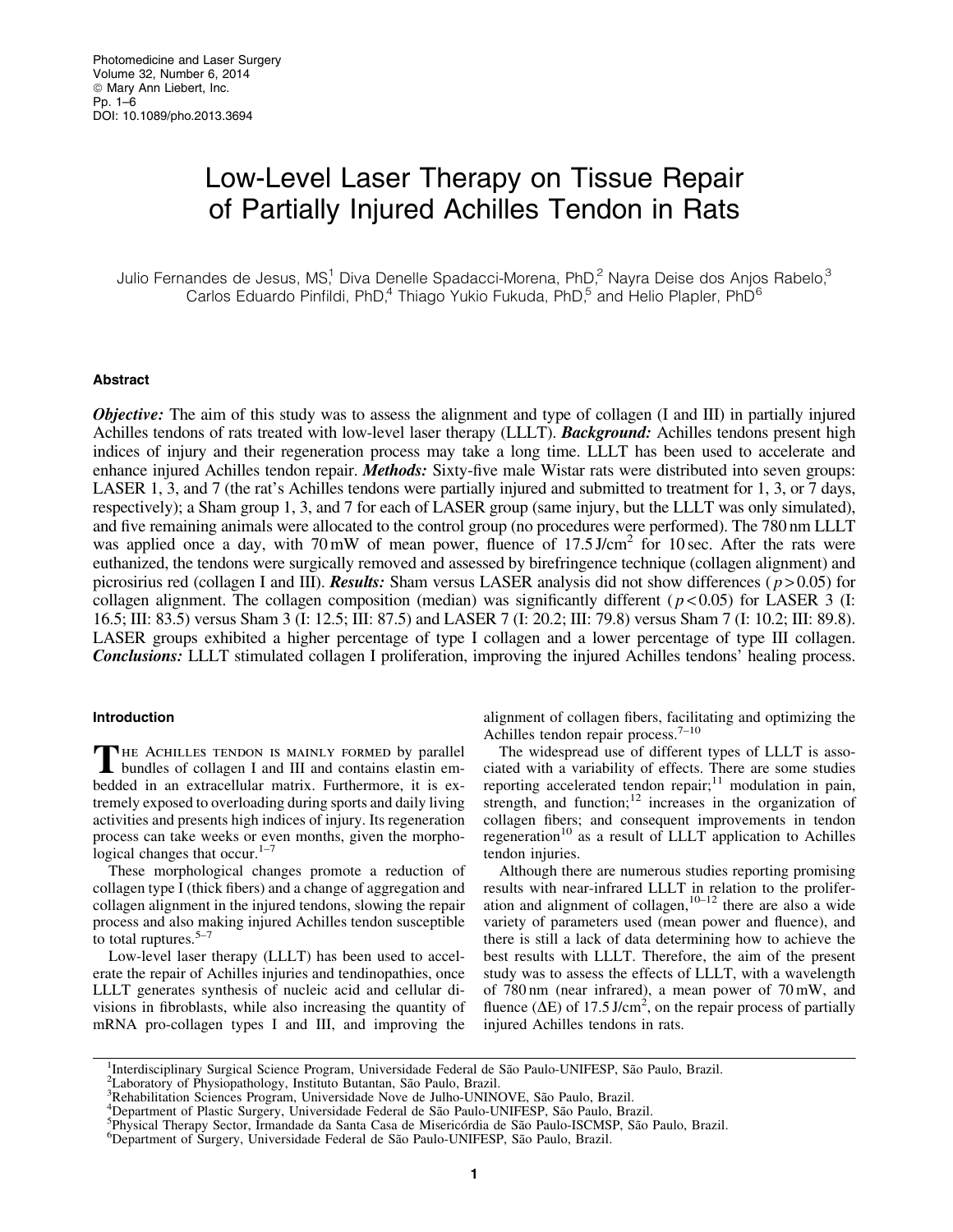

FIG. 1. Equipment used to partially injure the Achilles tendons.

# Materials and Methods

This study was approved by the Ethics Committee of the Universidade Federal de São Paulo - protocol number 0074/2011.

Sixty-five male 12-week-old Wistar rats (*Rattus norvegicus:* var. *albinus, Rodentia, Mammalia*), weighing between 270 and 300 g, were used. The animals were kept in cages of standard polypropylene, in a light/dark cycle of 12 h, with temperatures

of  $\sim$ 20 $\degree$ C and humidity of 65%. They received water and rat chow *ad libitum.*

## Achilles tendon injury procedure

Sixty animals were randomly anesthetized with an intraperitoneal injection of ketamine hydrochloride (100 mg/kg) and xylazine hydrochloride (50 mg/kg). The five remaining animals were not given anesthesia.

After anesthesia, manual trichotomy of the areas corresponding to the Achilles tendon of the right hindpaw was performed. The animal was positioned at the injury equipment (Fig. 1). The right hindpaw was placed on the equipment base, and mild traction was exerted through ankle dorsiflexion until the dorsal region of the paw rested against the base of the equipment (Fig. 2A). Finally, a weight of 186 g was released from a height of 20 cm onto the Achilles tendon of each animal, corresponding to a potential energy of 364.9 mJ at the time of trauma.<sup>6,7</sup>

# Distribution of the groups

After the Achilles tendons of the 60 animals were partially injured, they were randomly distributed into seven groups:

- Sham 1: 10 injured tendons that were submitted to simulated LLLT for 1 day
- LASER 1: 10 injured tendons that were submitted to LLLT application for 1 day
- $\bullet$  Sham 3: 10 injured tendons that were submitted to simulated LLLT for 3 days
- $\bullet$  LASER 3: 10 injured tendons that were submitted to LLLT application for 3 days
- Sham 7: 10 injured tendons that were submitted to simulated LLLT for 7 days
- LASER 7: 10 injured tendons that were submitted to LLLT application for 7 days
- The other 5 animals (10 tendons) were placed in the control group, on which no procedures were performed

# Laser treatment

The LLLT equipment was used with the semiconductor active medium AsGaAl (MMOptics),  $\lambda = 780$  nm (near-infrared), a beam area of  $0.04 \text{ cm}^2$ , and a mean power of  $70 \text{ mW}$ .

The laser was applied once a day to central portion of the Achilles tendon of the injured animals. The laser treatment started 1 min after induced injury, and was applied with  $\Delta E = 17.5$  J/cm<sup>2</sup> for 10 sec using a total final energy of 0.7 J.



FIG. 2. Photographs of the (A) injury, (B) treatment/simulation, and (C) surgical extraction of the tendons.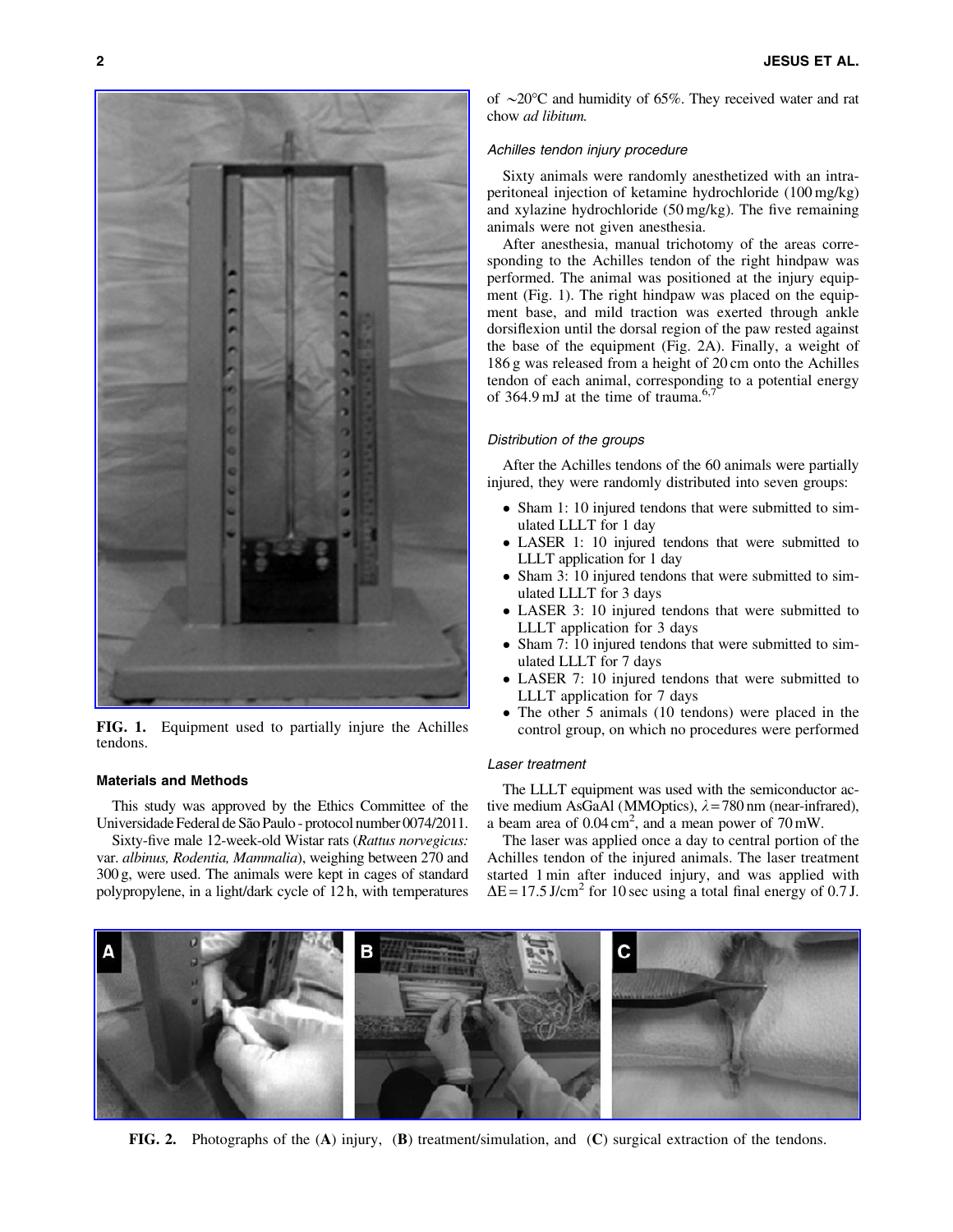#### LOW-LEVEL LASER THERAPY IN ACHILLES TENDON HEALING 3

The contact technique and continuous emission were used in all irradiations (Fig. 2B). The animals were treated for 1 day (LASER 1), 3 consecutive days (LASER 3), or 7 consecutive days (LASER 7). $6,7,13$ 

The animals in the sham groups (1, 3, and 7) only received simulated LLLT application, with the device turned off. However, contact was maintained between the equipment and the injured area for the same time as during the active treatment.

#### Euthanasia

The animals in groups LASER 1/Sham 1, LASER 3/Sham 3, and LASER 7/Sham 7 were euthanized (anesthetic overdose) 24 h, 4 days, and 8 days after the induced injury, respectively. The animals in the control group were euthanized on the last day of the experiment (8th day).

#### Processing of the samples

After the animals were euthanized, the tendons of the two hindpaws were removed from the animals in the control group, as well as the 60 tendons (right hindpaw) of the animals belonging to the other groups (Fig. 2C).

The tendons were removed surgically, and immediately after this procedure, the tendons were washed in saline solution (0.9%) and then fixed for 12 h in paraformaldehyde 4% in Millonig 0.1M buffer (pH 7.2–7.4).

After fixation, the tendons were washed in water and dehydrated in increasing solutions of ethyl alcohol (from 70% to 100%) for 45 min in each one. Next, they were diaphonized in xylene (two baths of 45 min each), and included in paraffin, positioned in such a way as to obtain longitudinal slices. The slices were made with a microtome, with thicknesses of  $7 \mu m$ , to analyze the birefringence (tissue alignment), and of  $5 \mu m$  for the picrosirius red technique.

Each slide was prepared with two slices of each tendon for staining with picrosirius red and birefringence. This process was repeated three times. Therefore, three nonconsecutive slides were obtained for each analysis from each animal studied.

All slices were de-waxed, hydrated, and submitted to the methods listed subsequently.

#### **Birefringence**

Analysis of the alignment of collagen fibers was performed using birefringence, as described by Vidal. $<sup>2</sup>$  The</sup> slides of each group were immersed in distilled water (refractive index  $n = 1.333$  for 30 min, covered with a slip and analyzed by a microscope with polarized light and a  $10 \times l$ 0.22 lens, a 0.9 condenser, a Sénarmont  $\lambda$ /4 compensator, and monochromatic light ( $\lambda = 546$  nm), obtained through a Leica interference filter.

Three measurements were obtained with the tendon axis at a 45 degree inclination in relation to the polarizer and analyzer, calculating the arithmetic mean of the tendon alignment in each sample. Finally, the results of the measurements, in degrees, were transformed into nanometers (nm) by multiplying them by  $3.03^{7,14,15}$ 

## Picrosirius red

Ten random areas (of each tendon) were analyzed under polarized light, stained in 0.1% sirius red solution, in saturated picric acid. Five areas were from the proximal region, and the other five were from the distal region.

The images were obtained using a CoolSNAP<sup>TM</sup> Pro cf camera, coupled with a Nikon Eclipse-E800 microscope. The measurements were made at  $100 \times$  magnification (objective  $10 \times$ ), with the assistance of Image-ProPlus, version 4.5.

The analysis identified the different colors (polarization in green, type III collagen fibers; and polarization in red and yellow, type I collagen fibers), $16$  and quantified the area corresponding to each color. The areas of each polarization were summed by slide, and the percentages of each type of polarization, in relation to the total area, were calculated and analyzed. The results were expressed as a mean percentage of the two different types of collagen fibers.

## Statistical analysis

The Statistical Package for Social Sciences (SPSS version 15.0) was used for statistical analysis, with the level of significance set at 5% ( $p \le 0.05$ ). The Shapiro–Wilk and Levene tests were used to assess the distribution and homogeneity of the data, respectively. The parametric data were reported in mean and standard deviation values, and tested by ANOVA of one factor and ( *post-hoc*) Tukey's test or the Games–Howell test, when there was no homogeneity of the variances. The nonparametric data were reported in median and interquartile range values, and were assessed by the Kruskal–Wallis test and ( *post-hoc*) the Mann–Whitney test and Bonferroni adjustment.

#### Results

Table 1 presents the data of the control, LASER, and Sham groups. For collagen alignment, statistically significant differences ( $p < 0.05$ ) were only found in the comparison between the control group with Sham 1 and Sham 3 groups, which exhibited the most disorganized collagen fibers. The other groups (Sham 7, LASER 1, LASER 3, and LASER 7) did not reveal any significant differences ( $p > 0.05$ ) in comparison with the control group, that is, they exhibited a collagen fiber alignment similar to normal. In terms of collagen type (I and III), significant differences  $(p<0.05)$  were found when comparing the control group with Sham 3, LASER 1, LASER 3, and LASER 7 groups. These experimental groups exhibited higher percentages of collagen type I, and lower percentages of collagen type III.

Table 1. Optical Retardation (nm) MEASUREMENTS (MEAN ± STANDARD DEVIATION) and Percentage (Median-Interquartile Range 25–75%) of Type I and III Collagen

| Groups             | <i>Optical</i>    | Type I            | Type III            |  |
|--------------------|-------------------|-------------------|---------------------|--|
|                    | retardation       | collagen          | collagen            |  |
|                    | (nm)              | (%)               | (%)                 |  |
| Control            | 46.8 $(\pm 18.0)$ | $7.4(2.6-9.3)$    | $92.6(90.6 - 97.3)$ |  |
| Sham 1             | $25.7 (\pm 3.8)$  | $4.9(2.6-11.6)$   | 95.1 (88.3–97.3)    |  |
| LASER 1            | $28.9~(\pm 2.7)$  | $11.3(6.9-15.3)$  | 88.7 (84.6–93.0)    |  |
| Sham 3             | $25.8~(\pm 3.6)$  | $12.5(11.1-16.6)$ | $87.5(83.5 - 88.8)$ |  |
| LASER <sub>3</sub> | $35.2~(\pm 8.8)$  | $16.5(14.0-21.5)$ | 83.5 (78.4–85.9)    |  |
| Sham 7             | $27.7~(\pm 2.7)$  | $10.2(5.5-14.7)$  | 89.8 (85.2–94.4)    |  |
| <b>LASER 7</b>     | $38.3~(\pm 9.3)$  | $20.2(16.8-29.5)$ | 79.8 (70.4-83.1)    |  |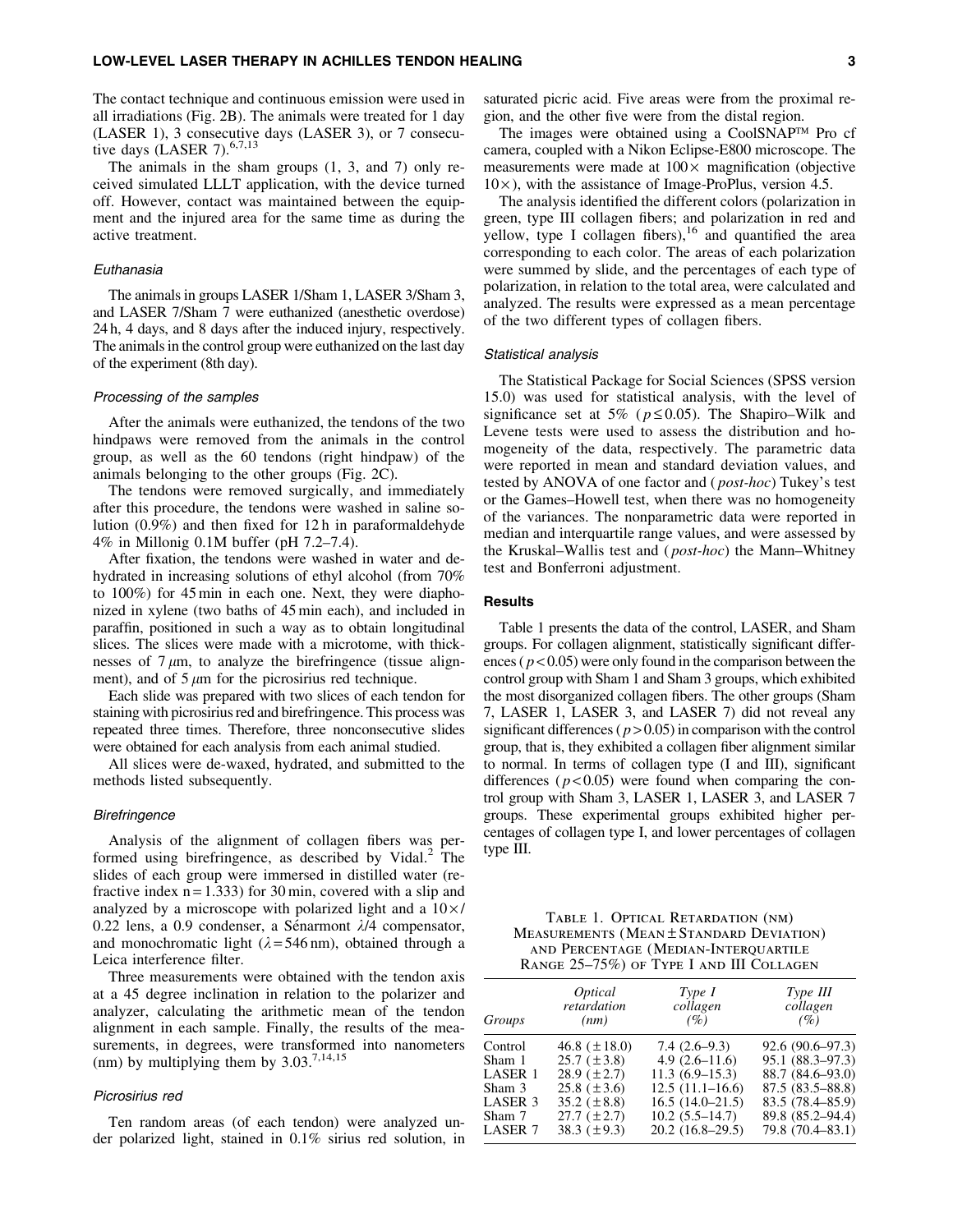



FIG. 3. Photomicrography of collagen fibers alignment (birefringence) at  $10 \times$ : (A) Control, (B) Sham 1, (C) LA-SER 1, (D) Sham 3, (E) LASER 3, (F) Sham 7, and (G) LASER 7.

The intergroup analysis (Sham 1, 3, and 7 vs. LASER 1, 3, and 7) for collagen alignment (Fig. 3) in relation to the number of applications  $(1, 3,$  and  $7)$  did not reveal significant differences ( $p > 0.05$ ).

The same analysis for collagen composition (Fig. 4) only showed significant differences ( $p < 0.05$ ) when comparing the following groups: LASER 3 versus Sham 3 and LASER 7 versus Sham 7. The LASER groups exhibited a higher percentage of collagen type I and a lower percentage of collagen type III.

# Discussion

LLLT has been widely used in clinical practice, with promising results in Achilles tendon repair because the long period that it takes the tendon to heal.<sup>7</sup> Therefore, the present study investigated the effect of near-infrared LLLT

FIG. 4. Photomicrography of the collagen types (I and III) in objective  $10 \times : (A)$  Control, (B) Sham 1, (C) LASER 1, (D) Sham 3, (E) LASER 3, (F) Sham 7, and (G) LASER 7.

on the realignment and proliferation of collagen fibers in partially injured Achilles tendons in rats.

Although different reports exist in relation to the etiology of these injuries and their interaction with LLLT, there is still a lack of information regarding the repair process and the best parameters and application techniques in these situations.<sup>17,18</sup> Consequently, different experimental models have been elaborated to better understand the laser–tissue interaction. The Achilles tendon injury used in this study has been used in a number of studies<sup>6,7,18,19</sup> aiming to assess the effects of certain types of LLLT on the alignment of collagen fibers, as well as the stimulation and proliferation of collagen.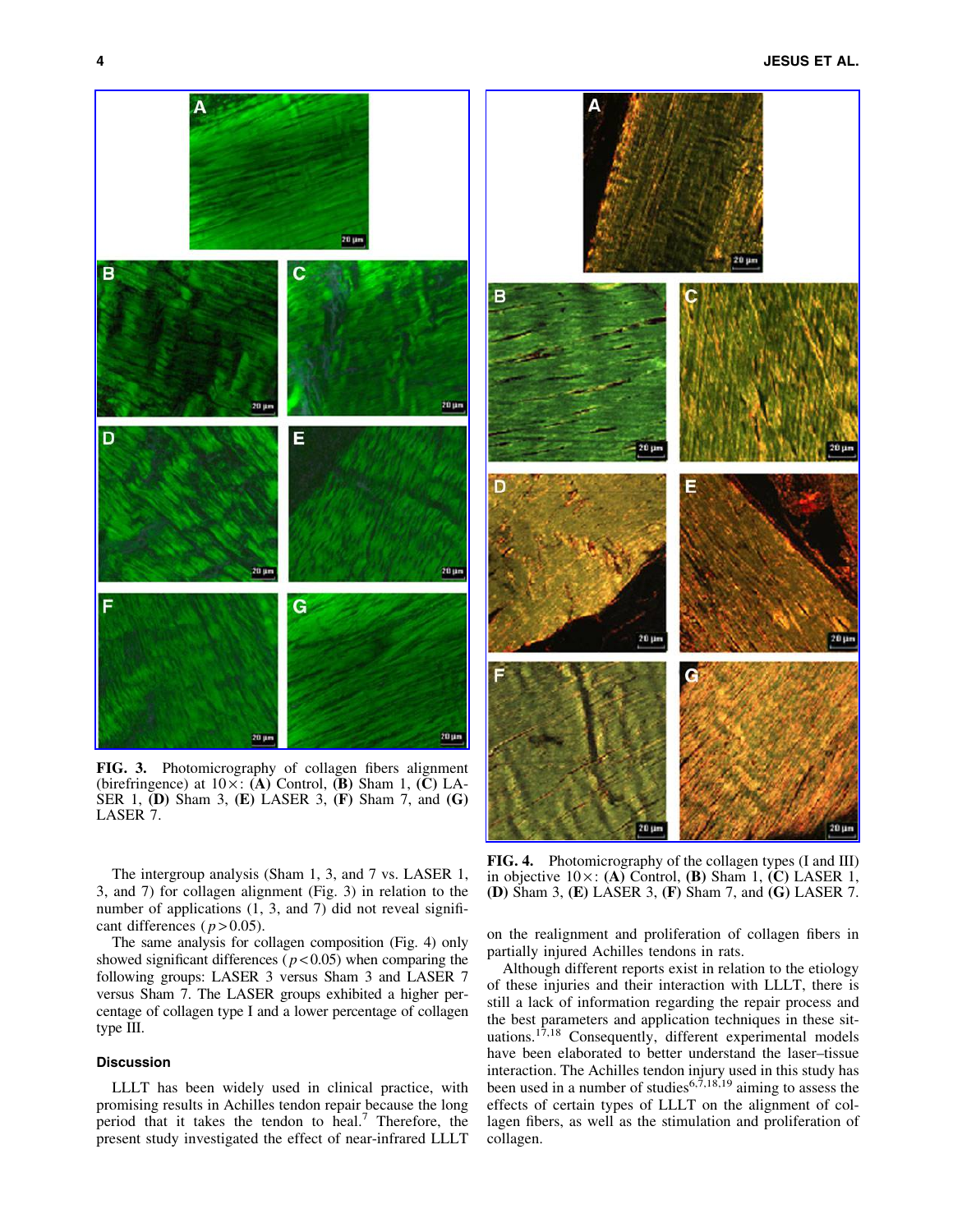### LOW-LEVEL LASER THERAPY IN ACHILLES TENDON HEALING 5

There are also studies that have shown, by means of ultrasonography, that this type of trauma promotes a partial injury in the central portion of the Achilles tendon in rats, with < 10% variation. For this reason, this method can be used and reproduced in studies that aim to understand the injury and repair processes of Achilles tendinopathies.<sup>9</sup>

As seen in the abovementioned reports and in the results of this study, the method of direct trauma was effective in promoting the misalignment of collagen fibers and changing the composition of the collagen (types I and III) of injured Achilles tendons. Misalignment of collagen fibers in injured tendons causes functional disabilities and a reduction in tensile strength, leaving the tendon more susceptible to complete ruptures.<sup>6,10,11</sup> The realignment of tendon fibers in all of the groups in the present study was assessed. Birefringence was chosen, because the literature contains many reports of its excellent effectiveness in relation to this purpose.<sup>6,7,10,11,18</sup>

Exactly how LLLT realigns the collagen fibers of injured tendons is not widely known. However, the LLLT used in the present study may have caused an increased proliferation of fibroblasts, stimulating growth factor release and increasing the deposition of collagen in the injured area.<sup>11</sup> It may also have stimulated the extracellular matrix and changes in fibrillar collagen structures, as the electromagnetic energy offered by LLLT, with an elevated mean power interacting with collagen molecules, generates structural changes and fiber realignment.10,20

Bjordal et al.<sup>21</sup> reported that some wavelengths  $(632 \text{ nm},$ 820–830 nm, and 904 nm) tended to stimulate the fibroblastic metabolism more efficiently. However, the near-infrared wavelength of 780 nm also showed positive results in increasing fibroblast cell proliferation.<sup>11</sup> These wavelengths are within the range (760–840 nm) of those that are less absorbed by superficial chromophores, resulting in greater tissue penetration<sup>8</sup> and, consequently, facilitating the mechanisms through which LLLT promotes collagen realignment.

The literature contains different reports showing the efficiency of LLLT for this purpose. Neves et al. $18^{\circ}$  demonstrated the collagen realignment of Achilles tendons submitted to the same method of injury as in this study, and treated with LLLT. However, contrary to the present study, the best results were obtained with a treatment time of 5 days (one application per day). Oliveira et al. $\prime$  and Wood et al.<sup>6</sup> also reported collagen realignment under LLLT application for 1,3,5, and 7 consecutive days (one application per day). The results confirmed that five applications attained the best alignment parameters, when compared with the normal alignment situation.

This study corroborates the results of those studies. Similar results were obtained in all of the treated groups in relation to near-normal levels of collagen realignment, even using different parameters and doses. However, contrary to the abovementioned studies, the best collagen alignment results were obtained after 7 consecutive days of treatment. In these studies,  $6,7,18$  a wavelength of 830 nm was used, which is higher than that used in the present study.

Although this study reported near-normal levels of collagen realignment, perhaps the same levels of realignment would have been achieved, with fewer applications, if the wavelength had been increased. It is probable that the wavelength is a significant factor in obtaining satisfactory levels of collagen realignment in injured tendons.

The change in composition of collagen fibers in injured Achilles tendons is also considered a complicating factor in their repair process. Therefore, the present study also assessed the presence of collagen types I and III. A reduction of type I (thick fibers) and a consequent increase of type III (thin fibers) could result in chronic pain, and even complete rupture of the tendon.<sup>6,8</sup> For this purpose, the picrosirius red staining process was used, as it has been reported as an efficient method for this type of analysis. $6,11,18$ 

Although the mechanisms of the tendon repair (type of collagen) with LLLT have not yet been fully clarified, it seems to increase the quantity of mRNA procollagen types I and  $III.^{8,9}$  The LLLT used in this study could have stimulated fibroblastic activity and proliferation. There are reports in the literature stating that a wavelength of 780 nm promotes this phenomenon efficiently, which increases the collagen synthesis. $<sup>11</sup>$ </sup>

Furthermore, near-infrared LLLT (780 nm) can modulate inflammatory processes,  $22,23$  including in Achilles tendons injuries. $^{24}$  Perhaps the early modulation of proinflammatory mediator release and, consequently, tissue degradation and pain control, may also have facilitated the proliferation of collagen type I. This modulation at the tissue healing process may have occurred because of rapid passage of the inflammatory phase to the proliferative phase,<sup>25</sup> as damage to tendons treated with LLLT was contained early.

Other factors that may have stimulated the increase of synthesis of collagen type I was the elevated mean power and  $\Delta E$  used, which in turn sent electromagnetic signals (produced by the LLLT) to the extracellular matrix, increasing collagen type I and reducing type III, and improving the tensile strength of tendons.<sup>11,1</sup>

There are studies corroborating these hypotheses, showing increases in the quantity of collagen type I in tendons submitted to the same method of injury as that used in this study, treated with elevated wavelengths and frequency of applications (one application per day for 5 consecutive days). However, and differently from this study, no difference was found in the quantity of collagen type III with the proposed treatment,<sup>6</sup> possibly because a low mean power was used.

On the other hand, some studies treated Achilles tendons with mean power that varied (40, 60, 80, and 100 mW) and showed elevated quantities of collagen type I when the mean power was 80 mW, and increased quantities of collagen type III when the mean power was 60, 80, and  $100 \text{ mW}$ .<sup>18</sup>

This study presented increases of collagen type I, and, different from the previous studies, also showed a reduction of collagen type III with the LLLT parameters used. Therefore, the mean power,  $\Delta E$ , and  $\lambda$  seem to be the most relevant factors in the stimulation of collagen proliferation, particularly type I, and the mean power of 70 mW perhaps is more appropriate than the mean power used in the aforementioned studies, to enhance repair of the Achilles tendon.<sup>6,18</sup>

Although the present study demonstrates a satisfactory interaction between LLLT and the injured Achilles tendon, including stimulation of the repair process (tissue alignment and collagen proliferation), further studies of this interaction are required, using different injury methods and other parameters of LLLT.